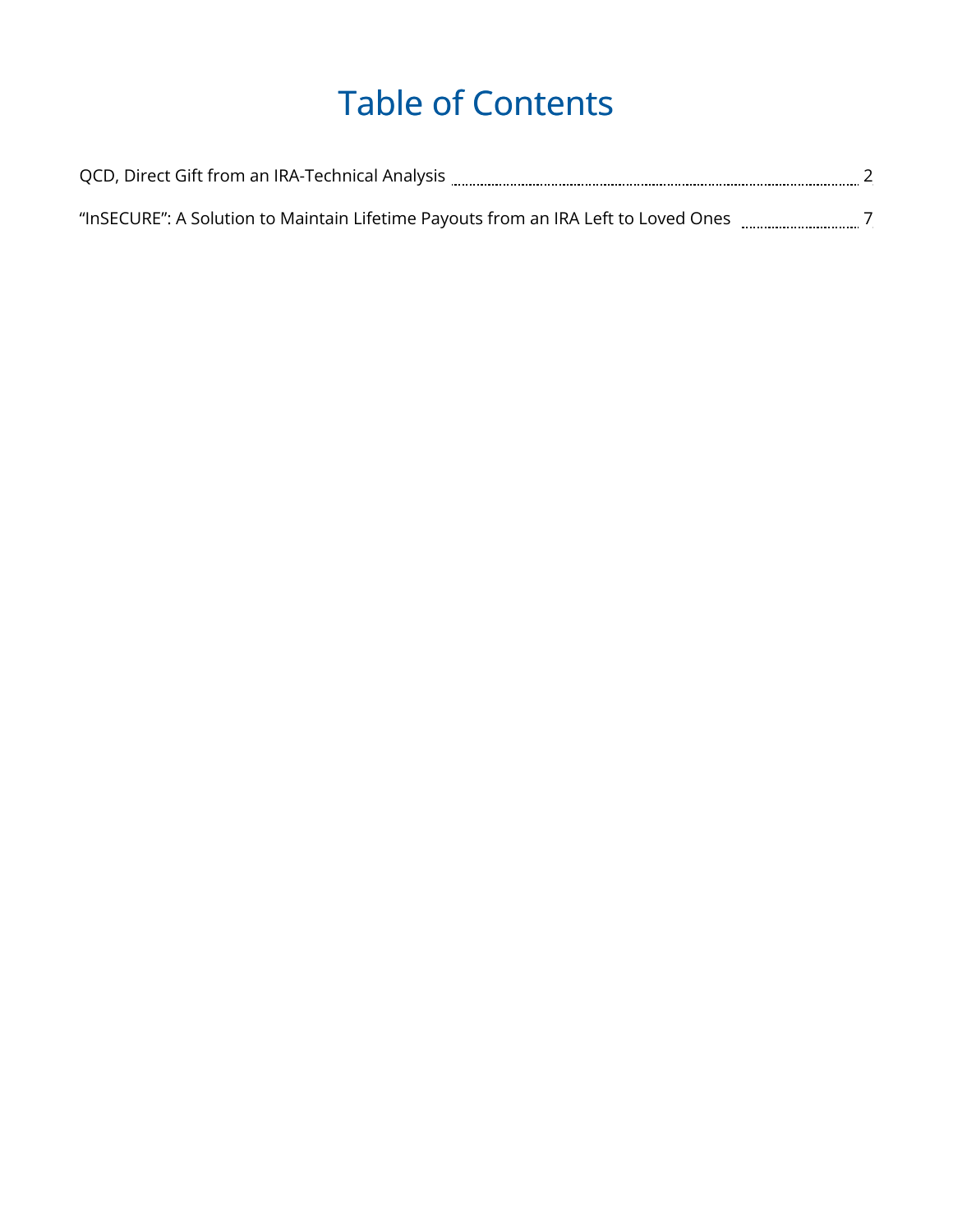# QCD, DIRECT GIFT FROM AN IRA-TECHNICAL ANALYSIS

# General

It's important to note that a distribution from retirement assets will generally be included in the taxable income to the donor; therefore, it's generally not a helpful technique unless the donor can make a "Qualified Charitable Distribution" (QCD). The ability to make a "QCD was first enacted as part of the Pension Protection Act of 2006 as a temporary law. It was picked up again under the Tax Relief, Unemployment Insurance Reauthorization, and Job Creation Act of 2010 and made permanent under the Protecting Americans from Tax Hikes Act of 2015. The Consolidated Appropriations Act of 2016 finally made permanent qualified charitable distributions (QCDs) from individual retirement accounts in year-end legislation.<sup>[1]</sup>

A QCD may be made from any type of IRA, other than a simplified employee pension under Sec. 408(k) or a SIMPLE retirement account under Sec. 408(p) in which the taxpayer is still active and receiving employer contributions.<sup>[2]</sup> Donors can make it from a Roth IRA (although Roth distributions generally are already tax-free and are not subject to RMDs), an inherited IRA, a rollover IRA, or a qualified employer plan that permits employees to make voluntary contributions to separate accounts or annuities (a "deemed IRA" under Sec. 408(q)).

In 2019 the SECURE Act increased the age for a taxpayer to begin taking RMDs from 70 1/2 to 72. This development only applies to taxpayers who reach 70 1/2 after 2019. If a taxpayer turns 70 1/2 in 2020 or later, you won't need to start taking RMDs until after attaining age 72. QCD's can still begin at age 70 1/2.

The donor may not make the QCD to a Sec. 509(a)(3) supporting organization (SO) or to a donoradvised fund (DAF) described in Sec. 4966(d)(2). Since the rollover is limited to organizations in Sec. 170(b)(1)(A), private foundations are also excluded, except for a private operating foundation.

Many charitable organizations and professional advisors hoped that Congress would extend the IRA Rollover to charitable remainder unitrusts, charitable remainder annuity trusts, pooled income funds, and charitable gift annuities. The IRA rollover currently does not include any of these options.

Suppose the transfer is not qualified because the IRA owner is less than age 70½. In that case, the transfer is to a supporting organization or a donor-advised fund, or a donor-benefit gift. The distribution is taxable to the owner under Sec. 408. However, the owner will qualify for a charitable deduction under Sec. 170 if the transfer is to a qualified charitable organization. With the 60% of AGI limit for charitable gifts of cash to public charities, it is possible that the gift may not be fully deductible in the year of the transfer. In that case, the excess may be carried forward for up to five years.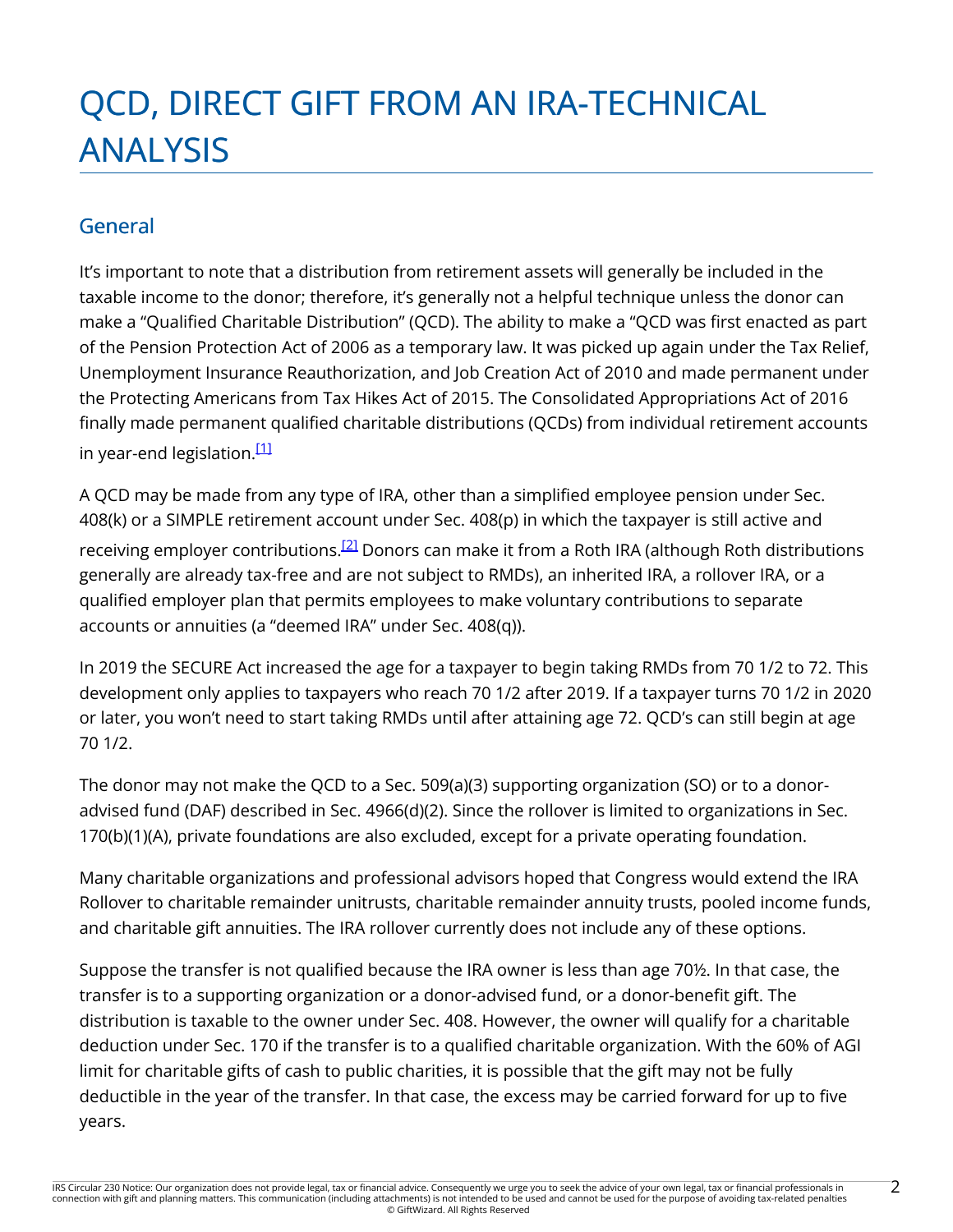# Tax Advantages of QCDs

A QCD allows a donor to direct transfers to a qualified charity of up to \$100,000 of tax-deferred IRA assets. Funds that have already been distributed from the IRA to the IRA owner and donated to charity can't qualify. The reason is that taxpayers must include taxable IRA distributions in adjusted gross income. QCDs offer advantages over taking a taxable IRA distribution and then contributing the proceeds of that distribution to a charity. Take an IRA distribution causes the following:

- Income taxes on Social Security benefits may increase,
- (AGI) Limitations for charitable deductions can limit the current deduction of the charitable contribution of IRA distribution proceeds.
- Additionally, many donors over 70 1/2 will likely no longer itemize their deductions after January 2018 because of the Tax Cuts and Jobs Act of 2017.
- Medicare insurance premiums may increase.
- If a donor's state income tax law does not allow a charitable deduction but generally follows the federal definition of taxable income (e.g., Massachusetts), making a gift from an IRA is the equivalent of a state charitable income tax deduction. However, every state law needs to be confirmed.

#### Requirements

Only individuals who've attained age 70 ½ may make QCDs. For example, Isaac Williams, a violinist and conductor Isaac Williams reached age 70 ½ on Aug. 31 this year. A direct transfer from his IRA to the Chicago Philharmonic on or before Aug. 30 this year wouldn't apply to the QCD requirements. A charity receiving the QCD must provide the same contribution acknowledgment needed to claim a charitable income tax deduction. The charitable organization must qualify for an individual's charitable income tax deduction, but not a private foundation, a donor-advised fund, or a supporting organization under Internal Revenue Section 509(a)(3).

## Making the Contribution

To contribute, contact the charity to determine the exact payee for the check. Then instruct the donor's IRA trustee or custodian to transfer directly to the charity from the IRA. Many trustees and custodians have forms and processes to make this transfer. It won't be eligible if the check is made to the donor. The charity must receive the payment directly from the IRA custodian or trustee and provide the donor with a contemporaneous written acknowledgment (the same as for an outright gift). The charity might want to go further and confirm that the contribution is not being added to a donor-advised fund or a supporting organization. Recent IRS guidance indicates that a check drawn on an IRA account and delivered by the donor/IRA owner to the charity will be considered a direct payment by the IRA trustee/custodian for these purposes.

Notice 2007-7 provides that a QCD is used to satisfy a donor's preexisting pledge without violating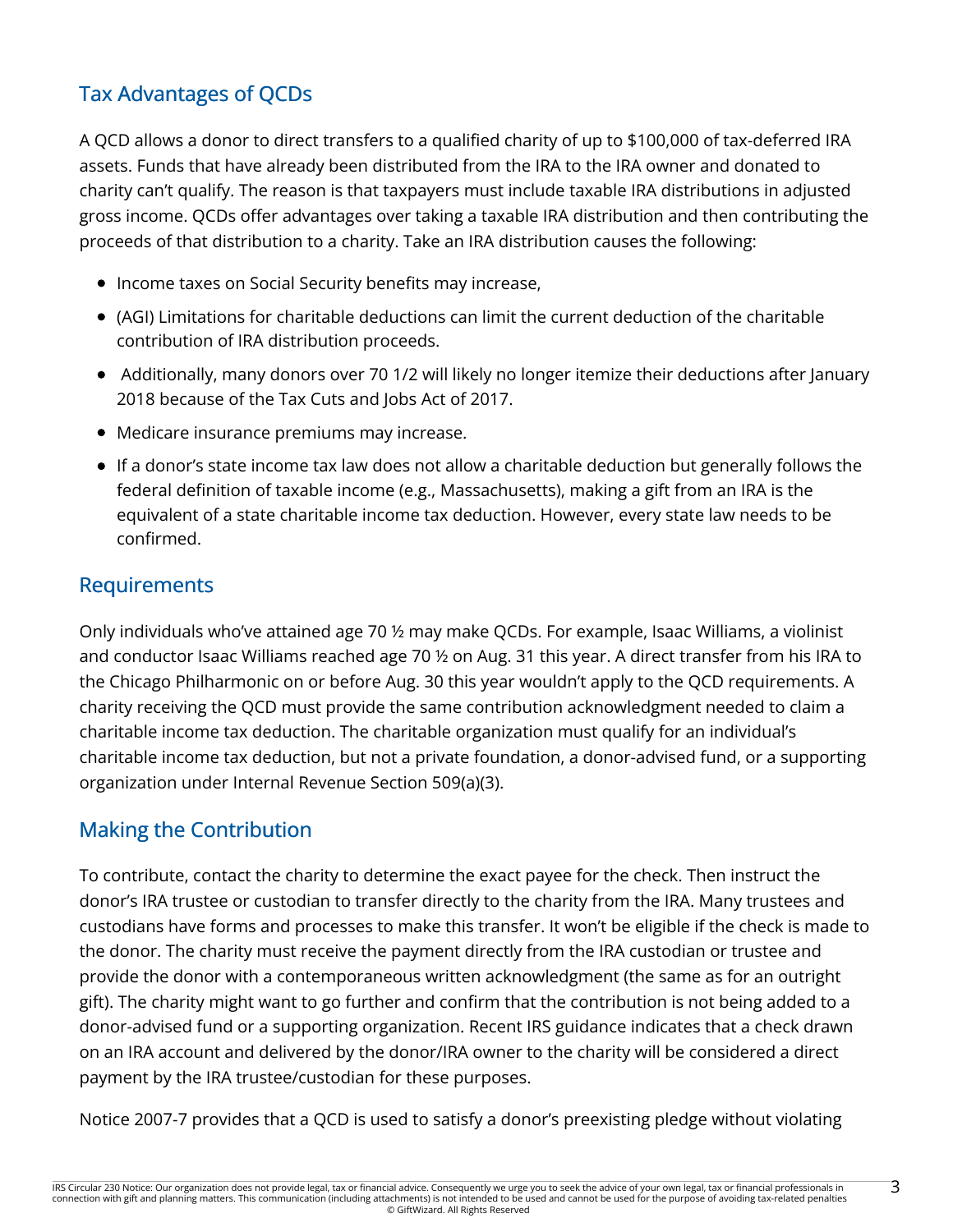prohibited transaction rules.

## More Than One IRA

Jack Williams has two IRAs: IRA Fidelity and IRA Schwab. Each IRA is worth \$100,000. Each IRA holds \$80,000 of pre-tax funds that will be taxable upon distribution and after-tax funds, or basis, of \$20,000. Williams requests all of IRA Fidelity to be transferred to the Chicago Philharmonic.

Williams is treated as having made an \$80,000 QCD from IRA Fidelity, plus a \$20,000 QCD from IRA Schwab. After the contributions have been made, IRA Fidelity is closed. IRA Schwab still holds \$100,000, but Williams's basis in that IRA is now \$40,000 instead of \$20,000. That saved Williams the trouble and risk of carefully contributing \$80,000 from IRA Fidelity and contributing \$20,000 from IRA Schwab.

A QCD can only include deferred taxable income from an IRA. Fortunately, the QCD rules provide that William's IRAs are aggregated to determine how much deferred taxable income is considered transferred to charity.<sup>[3]</sup>The amount of the transfer is deemed to consist of deferred taxable income, potentially from all IRAs. But, helpfully, there's an ordering rule. The QCD comes first from the contributing IRA (in this case, IRA Fidelity) than from any other IRAs (in this case, IRA Schwab). Only after the charitable transfer exceeds the sum of deferred income in both IRAs is there a transfer of funds having an income tax basis.

# Cash vs. Property

Stocks held in an IRA can be transferred from an IRA to a charity. The value of the shares is treated as first carrying out deferred taxable income, up the value of the same stock. The IRA's basis in the stocks won't matter. Because the tax code always deems only deferred taxable income to have been distributed in a QCD, it won't matter whether money or other assets are transferred to charity so long as there's at least as much pre-tax value to cover the contribution.

# Check writing from IRA and Satisfying QCD

Many donors direct a charitable IRA rollover via a written directive to the IRA plan administrator and direct charity distribution. However, some IRA account owners have check-writing privileges for their IRA and can write a check to a charity and is also considered a direct distribution from the IRA to the charity (and the donor will not be deemed as having dominion and control over the charitable IRA rollover assets). In 2007, the IRS provided guidance. IRS. Notice 2007-7 notes that a check from an IRA payable to a charity and delivered by the IRA owner to the charity will be considered a direct distribution from the IRA custodian. The check needs to clear the IRA account no later than December 31st to cover the year's required minimum distribution (RMD). This notice outlines it as an option: https://www.irs.gov/pub/irs-drop/n-07-07.pdf (see Q&A 41).

The QCD rules require action by the IRA administrator, which means the date of the gift is established when the IRA administrator transfers funds after the charity deposits the check. If a donor happens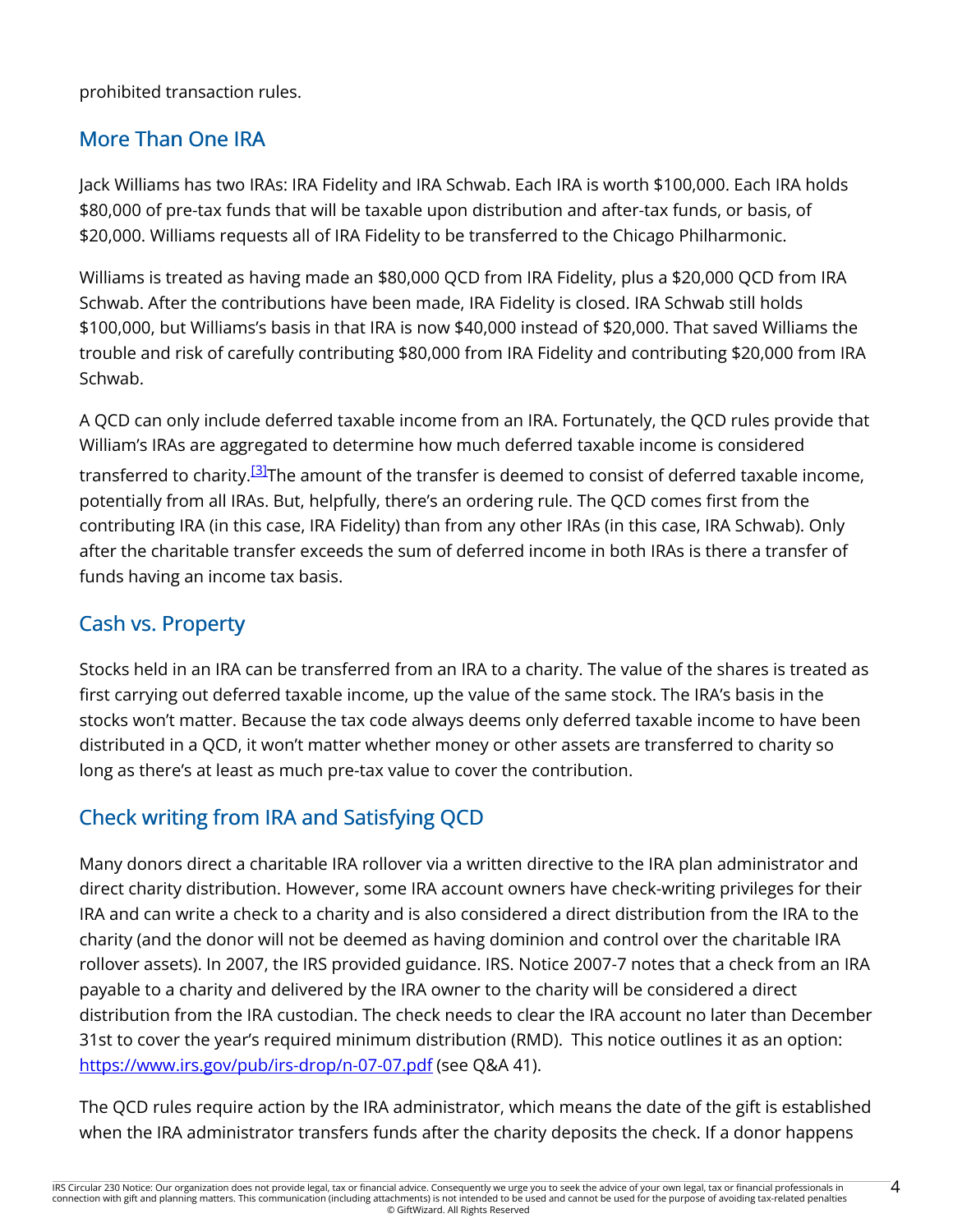to mail an IRA check to a charity in late December and the charity doesn't cash it until early January, two problems will occur:

- The donor must declare her QCD on the following year's tax return.
- When a donor misses fulfilling all of her required minimum distribution for the year because of the delay, they will have to pay a 50% penalty tax on the under distribution.

Gift Planners must encourage donors to make their charitable IRA rollover gifts at least several weeks before the end of the year if they write their own checks, mainly if they rely on them to fulfill their required minimum distributions.

# The Pitfalls of Donor Receiving Personal Benefits in Return for Gift

The entire exclusion amount will be disallowed when a donor receives any personal benefit from the recipient charity in connection with a QCD contribution. It's crucial that a QCD not be connected with a fundraising activity where goods, services, or other donor incentives are provided to donors at no charge, such as fundraising occasions that include meals, entertainment, etc.

A charity's written confirmation must generally include a statement that no goods or services were provided to the donor or a description and good faith estimate of the value of any goods or services provided in connection with the gift.<sup>[<u>4</u>]</sup>

Section 408(d)(8)(C) requires that the entire dollar amount of the QCD would have been deductible if it had been made from other assets. If any portion of the transfer is not deductible, the entire amount is disqualified. In rejecting similar treatment for a distribution from a DAF.<sup>[5]</sup> The IRS has taken the position that the fact that the deductible contribution gives donors access to a ticket you could not otherwise buy is itself a more than an incidental benefit.

# Ongoing SEP-IRA Rollover

Charitable IRA rollovers are generally permitted for most IRAs. There is an exception for the SEP-IRA or a SIMPLE IRA. A charitable IRA rollover is not permitted if the employer has contributed to these accounts during the taxable year. However, if an employee has retired and the employer is no longer making contributions to the SEP-IRA, then it qualifies for the Sec. 408(d)(8)(A) IRA rollover.

# Married Couple IRA Rollovers

The Charitable IRA rollover is limited to \$100,000 per IRA owner each year. A married couple may transfer up to \$100,000 from their personal IRA account to a qualified charity. If a married couple has substantial IRA accounts, up to \$200,000 per year may qualify for IRA rollovers.

# Inherited IRAs

After the IRA owner's death, a beneficiary of an inherited IRA who has attained age 70½ can make a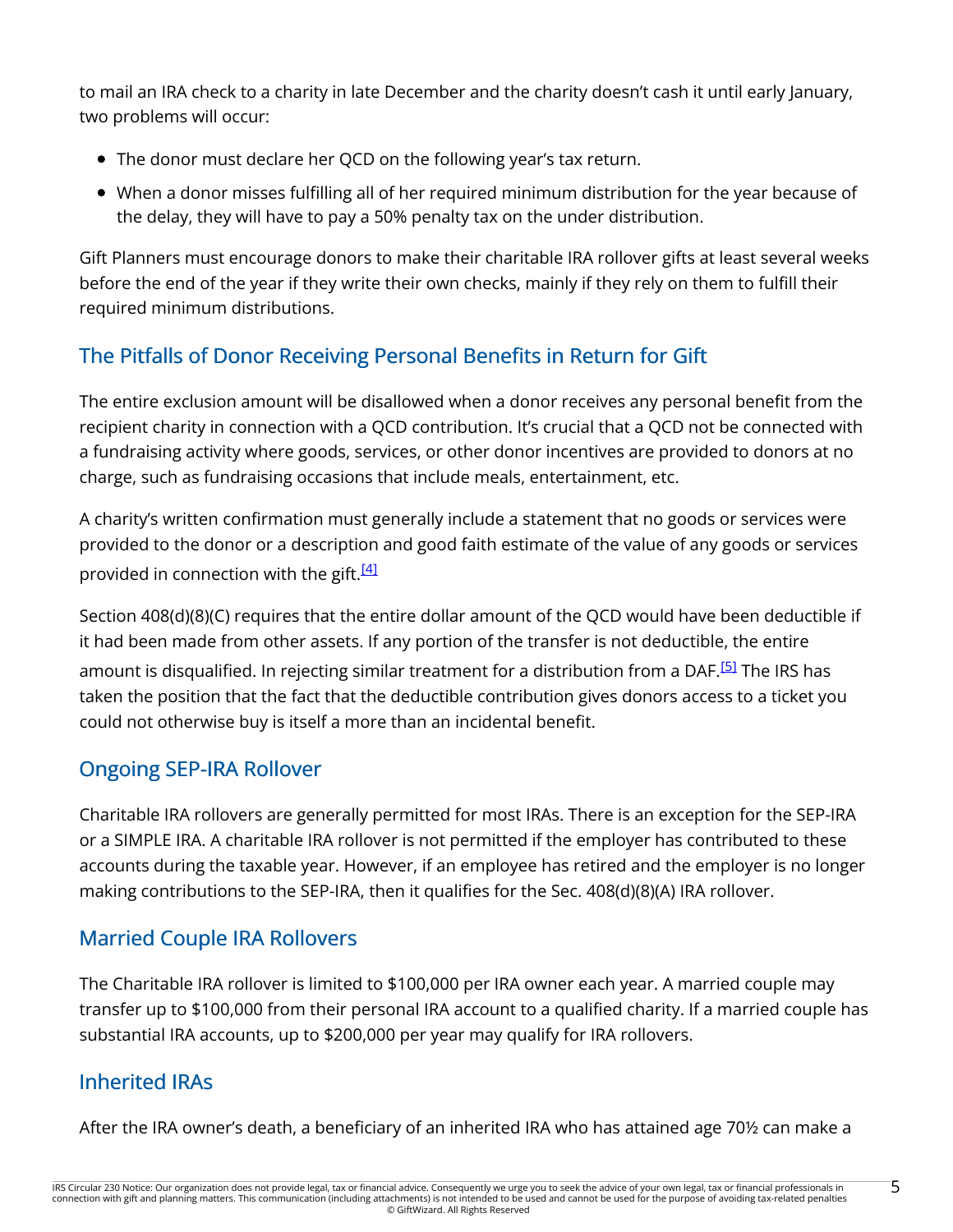#### QCD.<sup>[6]</sup>

### **Summary**

The prospect of making a direct distribution to charity without realizing the distribution as income is attractive to the following donors:

- Who does not need the added income and wish to avoid paying tax on their required minimum distribution
- Who will use the standard deduction rather than itemize (and so never benefit from a deduction for a charitable contribution)
- Households with adjusted gross income at or near the level at which itemized deductions are phased out (not applicable in times when Pease limitation is suspended)
- Donors who live in states that do not provide a general deduction for charitable gifts would otherwise be subject to the annual limit of 60% of adjusted gross income for deducting charitable gifts cash and 30% for a long-term gain property.

Finally, charitable organizations must avoid soliciting or accepting a charitable IRA rollover in connection with a fundraising effort if any personal benefit is provided to a donor. And charities must provide the required substantiation for IRA charitable rollovers in the same method as other cash gifts.

[1] H. R. 2029, at Title I, Subtitle A, PART 1, Section 112, striking Internal Revenue Code Section 408(d) (8)(F)

- $\frac{[2]}{[2]}$  Sec. 408(d)(8)(B); see also Notice 2007-7, Q&A-36)
- $\overline{31}$  IRC Section 408(d)(8)(d)
- <sup>[4]</sup> See IRC Section 170(f)(8) or IRS Publication 1771
- [5] Notice 2017-73, //www.irs.gov/pub/irs-drop/n-17-73.pdf
- <sup>[6]</sup> Notice 2007-7, Q&A-37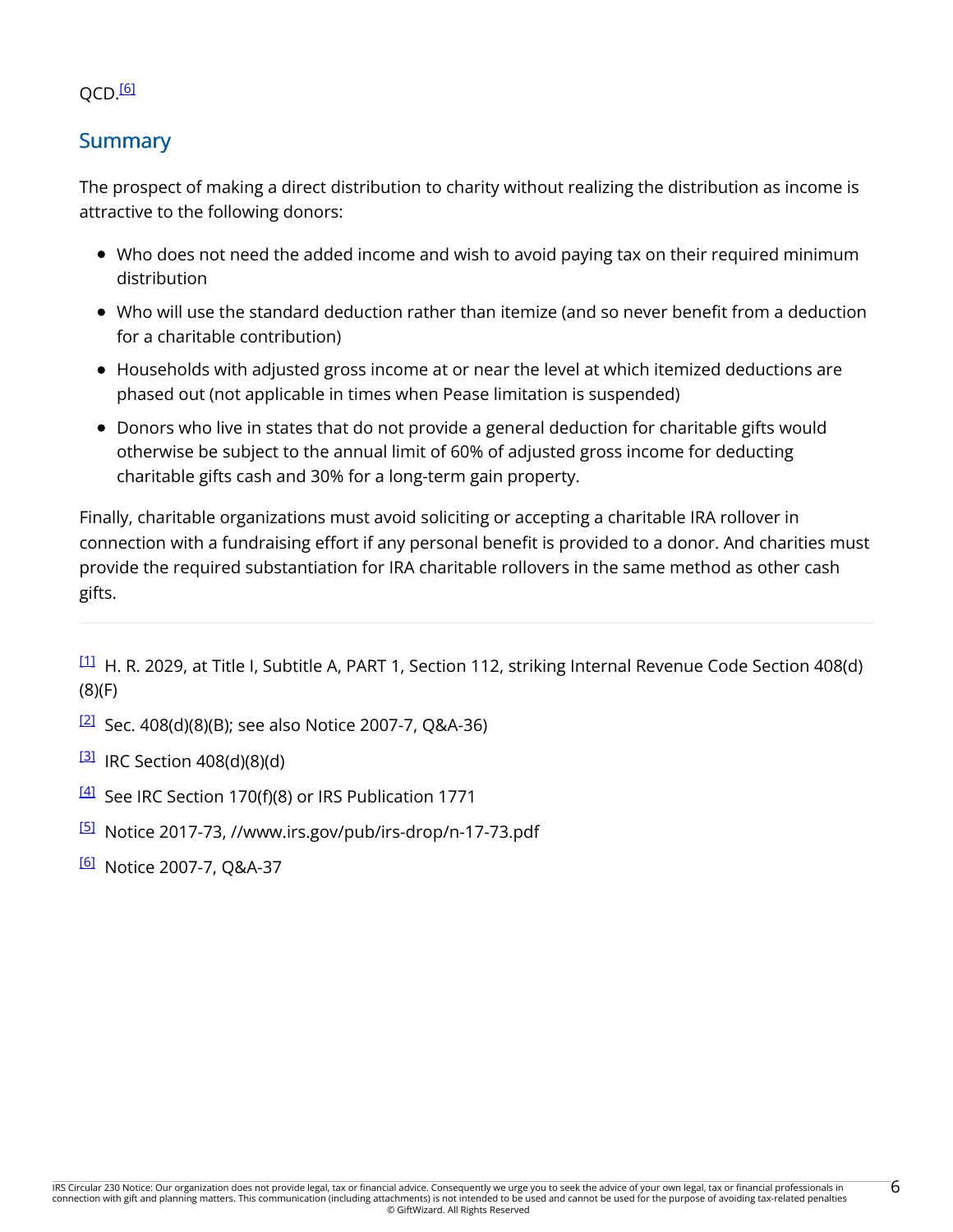# "INSECURE": A SOLUTION TO MAINTAIN LIFETIME PAYOUTS FROM AN IRA LEFT TO LOVED ONES

### Introduction

The SECURE Act, which was signed into law on December 20, 2019, significantly changes the rules that apply to distributions from IRAs, 401(k)s, and similar accounts after the passing of a plan participant. The new law eliminates most lifetime stretch distributions and requires most beneficiaries to withdraw the entire account balance within ten years.

The economic loss to these beneficiaries is significant because the average age most people inherit IRAs is between ages 50-55, and they are already at their peak income-earning years. Therefore they'd ideally "stretch" the inherited IRA payments over their lives, but they no longer can do so.

Naming a charitable remainder trust may increase the tax savings for beneficiaries compared to using the new ten-year rule for distributions. Individuals who leave a surviving spouse have most, but not all, of the same "stretch IRA" options they had before 2020. The surviving spouse can still roll the IRA over to their own IRA and not take distributions until age 72.

## Eligible Designated Beneficiaries

In addition to the above, there is still much to consider because, after the death of the surviving spouse, the payout to or for children or other beneficiaries will typically have to be distributed within ten years for "designated beneficiaries" if things are set up correctly, or within five years if not done correctly. Specific recipients can still stretch the inherited retirement plan over their lifetimes. The exceptions to the ten-year rule include the following:

- Individuals who are less than ten years younger than the deceased participant.
- A disabled or chronically ill individual.
- A child until she reaches the age of majority.
- A surviving spouse.

## No Creditor Protection When IRA is Left Directly to Loved Ones

In 2014 the Supreme Court's decision of *Clark v. Rameker* acknowledged that while the bankruptcy code is intended to protect the retirement accounts of debtors, it is *not* meant to protect the inherited IRAs. Because inherited IRAs do not allow for contributions or have no early withdrawal penalties associated with them, the unanimous Supreme Court decision acknowledged that inherited IRAs are "freely consumable" by the beneficiary and thus are available to the beneficiary's creditors well.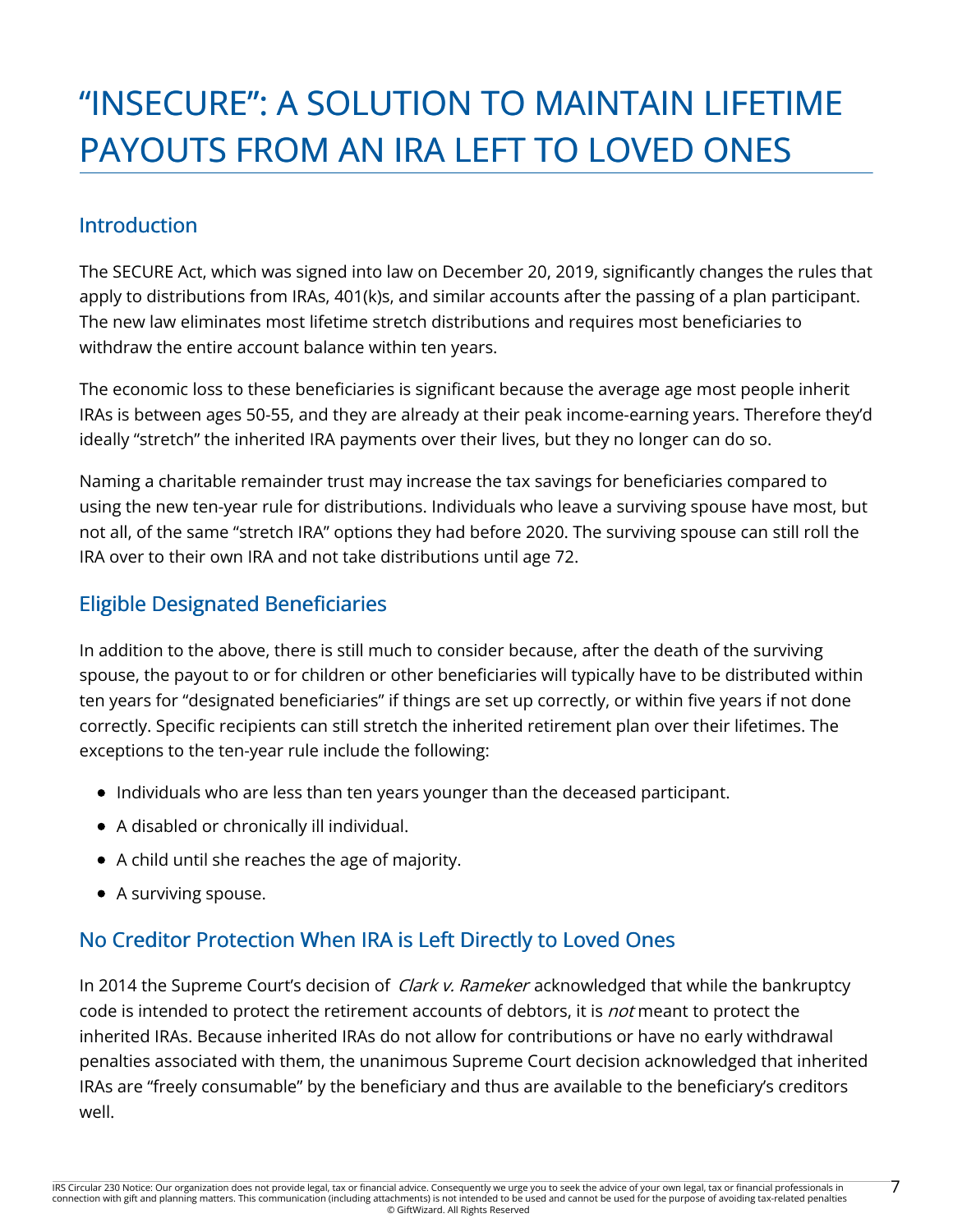For those counting on the bankruptcy code to protect an inherited IRA, the Supreme Court decision will now leave them exposed. The *Clark* decision made it more appealing to leave inherited retirement accounts to loved ones in trust than directly from a proactive planning perspective. The challenge now in 2020 is that the SECURE Act reduced the creditor protection that traditional trusts have offered retirement assets. (More on "conduit" trusts below).

## Traditional Trust Planning with Retirement Assets

Because retirement assets are typically the most significant asset in an individual's estate, special planning must ensure the beneficiaries inherit these assets most optimally, customized for each beneficiary. Before 2020, retirement assets could be payable to a "see-through" trust. These IRA trusts are known as either "conduit" trusts or "accumulation" (or discretionary) trusts.

Under the old rules, if the IRA trust qualified as a see-through trust, the trust beneficiaries were treated as if they were named directly, and the stretch payout was permitted. RMDs are paid from the inherited IRA to the trust and distributed to the trust beneficiaries annually with a conduit trust. With a conduit trust, the beneficiaries paid tax on the RMDs at the beneficiary's tax rate.

With an accumulation trust, the trustee has the discretion to decide whether to pay out the RMDs immediately to the trust beneficiaries or instead retain the assets in the trust to preserve the funds. Unfortunately, when the RMD funds are kept in the accumulation trust, they are taxed at the high trust tax rates instead of being taxed directly to the beneficiaries.

In 2020 and beyond, the problem with the conduit trust is there are zero RMDs, and at the end of the ten years, the entire balance in the inherited IRA would be paid out to the beneficiaries. This results in no funds remaining protected in the trust after ten years and leaves recipients with a mega tax bill.

Since this is an accumulation trust, the trustee does not have to pay out all of the funds to the trust beneficiaries, so the funds could remain in the trust and be protected, but at a cost. If an accumulation trust is a beneficiary, all of the inherited IRA funds would have to be paid to the trust by the end of the ten years. After those ten years, the entire trust would be taxed at federal trust tax rates, which are taxed at 37% over just \$12,950 of income in 2020.

| IRA Assets Left to Testamentary CRT                                    | <b>IRA Assets Left to Accumulation Trust</b>                                                                 |
|------------------------------------------------------------------------|--------------------------------------------------------------------------------------------------------------|
| Longer stretch                                                         | Simple                                                                                                       |
| Forces heirs to take IRA inheritance out slowly                        | Trust is over between 10-11 years                                                                            |
| Family recognition and examples established<br>for charitable purposes | Families with no charitable intentions do not<br>need to worry about what eventually transfers to<br>charity |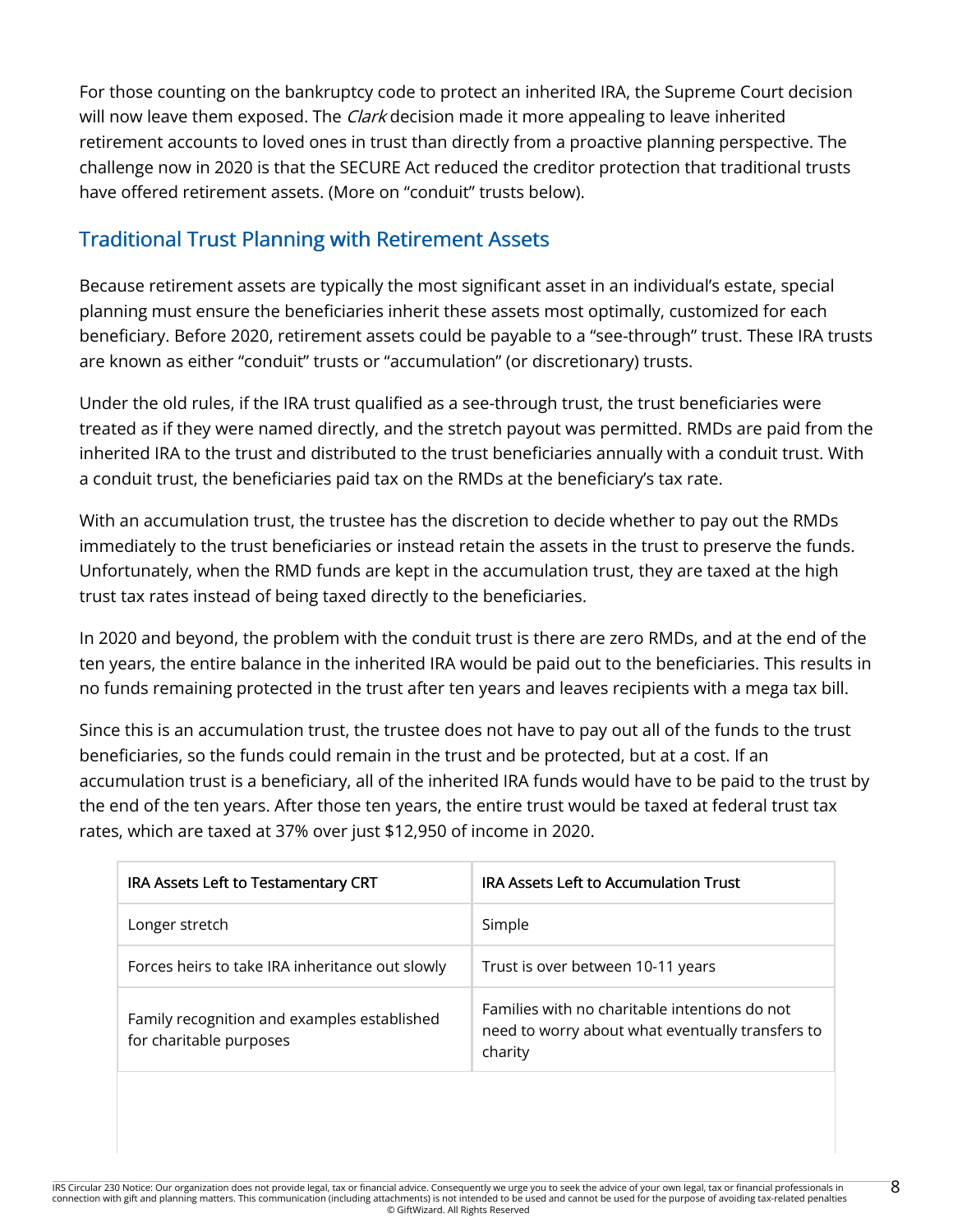| No "multiple trust rule" so that a separate<br>Equalization Trust can be used without income<br>tax issues |  |
|------------------------------------------------------------------------------------------------------------|--|
| Lower-income brack family members may serve<br>as trustees to have the family receive more.                |  |
| No limit on what can go to charity                                                                         |  |

Comparing characteristics of a TCRT vs. an Accumulation Trust after beginning in 2020

# Testamentary Charitable Remainder Trusts

For donors who wish to provide for charity with an estate gift and establish a reliable income stream to one or more heirs, using retirement plan assets to fund a testamentary charitable remainder trust (TCRT) can be an effective way to accomplish both goals. In a series of favorable private letter rulings,

the IRS determined that such a transfer would not trigger federal income tax on the entire balance. $^{[11]}$ Instead, the income tax is applied only as this income is distributed individually to the income beneficiaries of the CRT.

At the passing of the IRA owner, all the money leaves the IRA to the CRT, and no income tax is paid. Now the charity will receive the IRA, but before it does, the donors loved ones will get income for the rest of their lives based on the entire 100% of the value of the IRA instead of rather than only 60% after taxes are paid.



# Example

In 2020 Vivian Smith, age 80, is revising her estate plans for her son Tom, age 45. Unfortunately, Tom is going through a divorce at this time and has been between jobs. Vivian's most significant asset is her IRA, and she named her son Tom the IRA's only designated beneficiary. In 2025, at Vivian's death, Tom is age 50. The value of Tom's inherited IRA is \$500,000. Let's look at three potential outcomes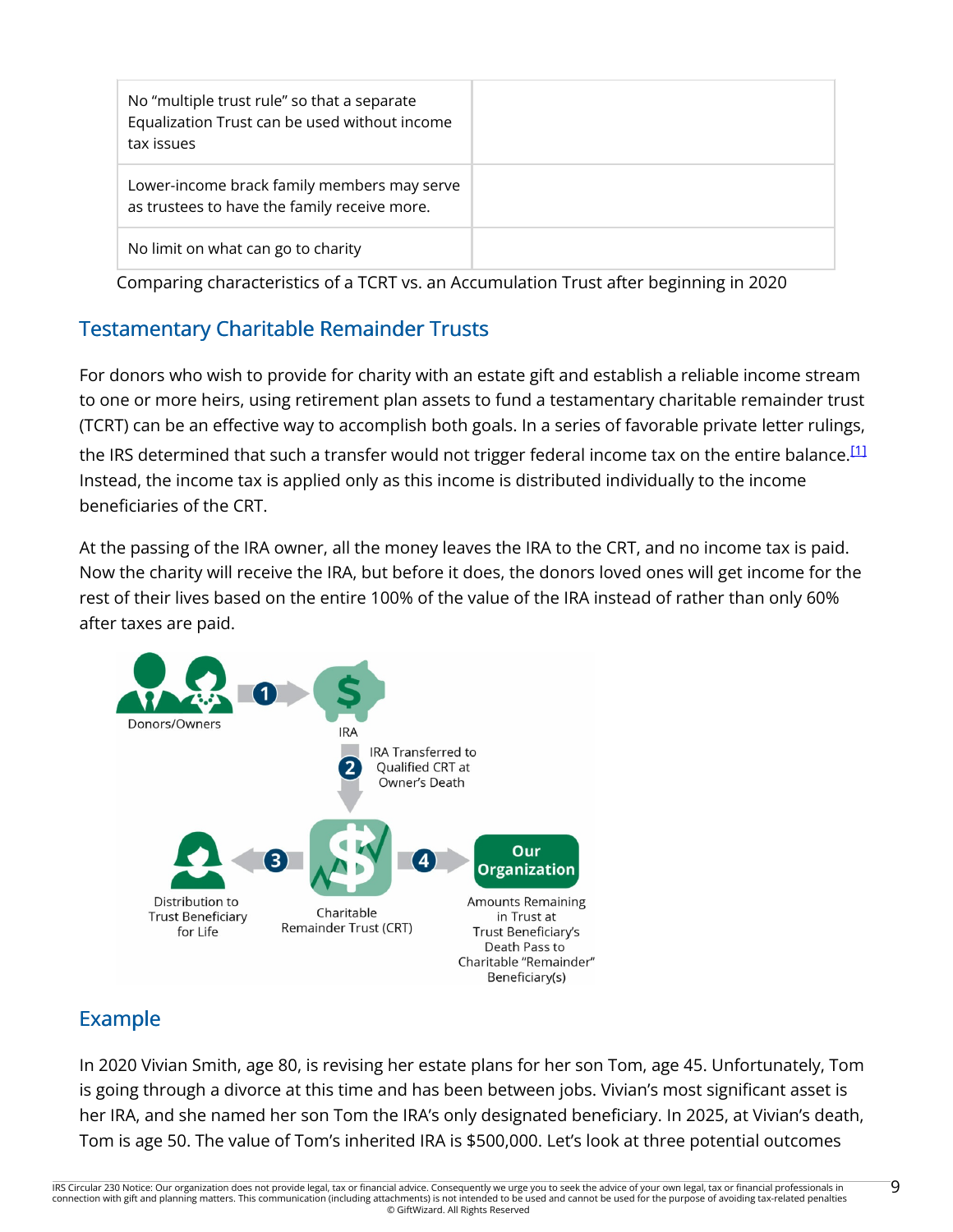that Vivian can control as she reviews her estate plans in 2020.

Assume first that Tom is not the most financially sophisticated. In 2025, he immediately withdraws the IRA account and pays income taxes at an effective rate of, say, 45% (federal and state combined); his net after-tax value is \$275,000. Even worse, imagine that Tom has serious debts From his divorce, and his creditors can take the entire retirement plan before he receives any benefit.

Second, assume Tom clears up his creditor problems independently (By 2035) and is wise enough to maximize his deferral. Hence, he instead waits ten years and then withdraws the entire account. Also, assuming that the rate of investment return inside the inherited IRA is 7% and Toms's after-tax rate of return is 3.9%, his after-tax net present value is \$370,771, which is certainly an improvement of \$95,771 compared to the first outcome.



Vivian Smith initially didn't intend to leave any of her IRAs to charity but is pleased to support her church. Vivian will also provide a lifetime "stretch" of payments to Tom and protect the asset from creditor issues.

Finally, assume that Back in 2020, Vivian back establishes and names as the IRA's beneficiary a testamentary charitable remainder unitrust (CRUT), paying Tom 5% of the trust's value each year (5% unitrust) for life, assuming that the CRUT earns an annual return on investment of 7% and makes payments to Tom at the end of each year.

Vivian decides that she wants the trustee to have the "sprinkling" authority to allocate the income between the beneficiaries. So she makes both Tom and her church income beneficiaries. If Tom makes poor life choices, the trustee can allocate income to the church instead of Tom. However, if Tom remains employed and passes random drug tests, Tom can expect to continue to get the complete 5% of the payments each year of his life. $^{\text{12}}$ 

Tom lives to age 87, and the present value of his income payments when the CRUT is funded is \$668,811. Additionally, the present value of the charity's remainder interest is \$81,132 (a 7% discount rate assumed because neither the CRUT nor the charity pays income taxes). This result significantly

10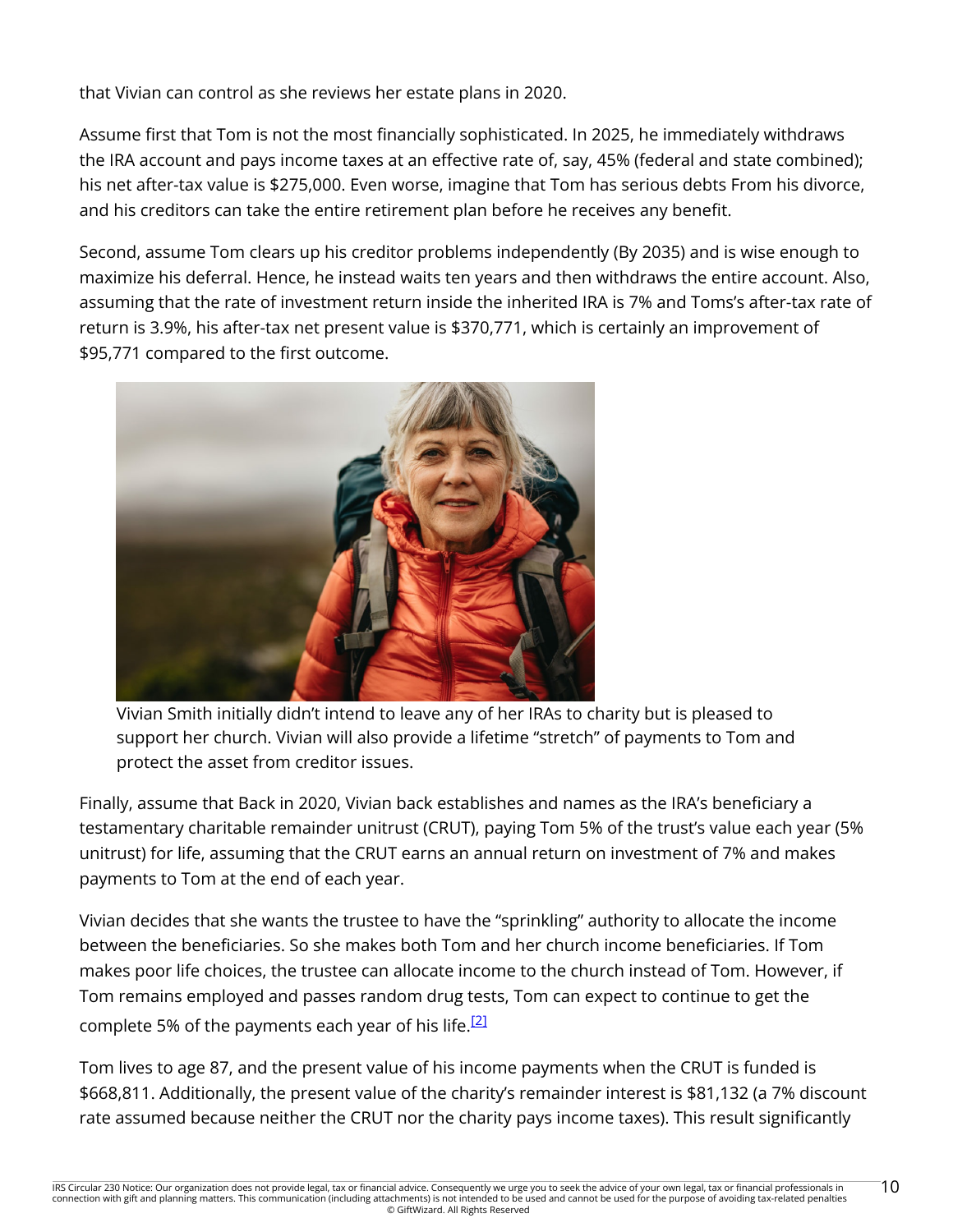improves \$393,811 over the first outcome if Tom takes an immediate lump sum.

# **Conclusion**

Those willing to "pledge" part of their retirement assets to charity can still provide the "stretch IRA" experience for their adult children and leave a charitable legacy. For affluent families large enough to owe federal estate tax, a transfer of retirement plan assets into a charitable remainder trust is eligible for an estate tax deduction in addition to the income tax deferral for beneficiaries to "stretch" the payments over their lifetimes.

Suppose someone has designated a trust as the beneficiary of their retirement accounts. In that case, they should review the drafting of that trust with an estate planning attorney to understand the implications of the SECURE Act. With careful attention by your estate planning attorney, a trust can be designed to hold an IRA that does not need to distribute all IRA withdrawals within ten years and may instead accumulate those withdrawals (but at higher trust income tax rates). Those with some charitable intent can establish a trust that can pay income for the lifetime of their children, or other loved ones, at their own (likely lower) income tax rates.

[1] See PLR 9237020 and PLR 9253038, which address IRA's and 401k assets

 $\frac{[2]}{[2]}$  This clause should not disqualify the trust [IRC §674(c), Rev. Rul. 77-73, PLR 9052038], although naming a charity as an income beneficiary does not increase the donor'sincome tax charitable deduction Reg. §1.664-3(d).

11